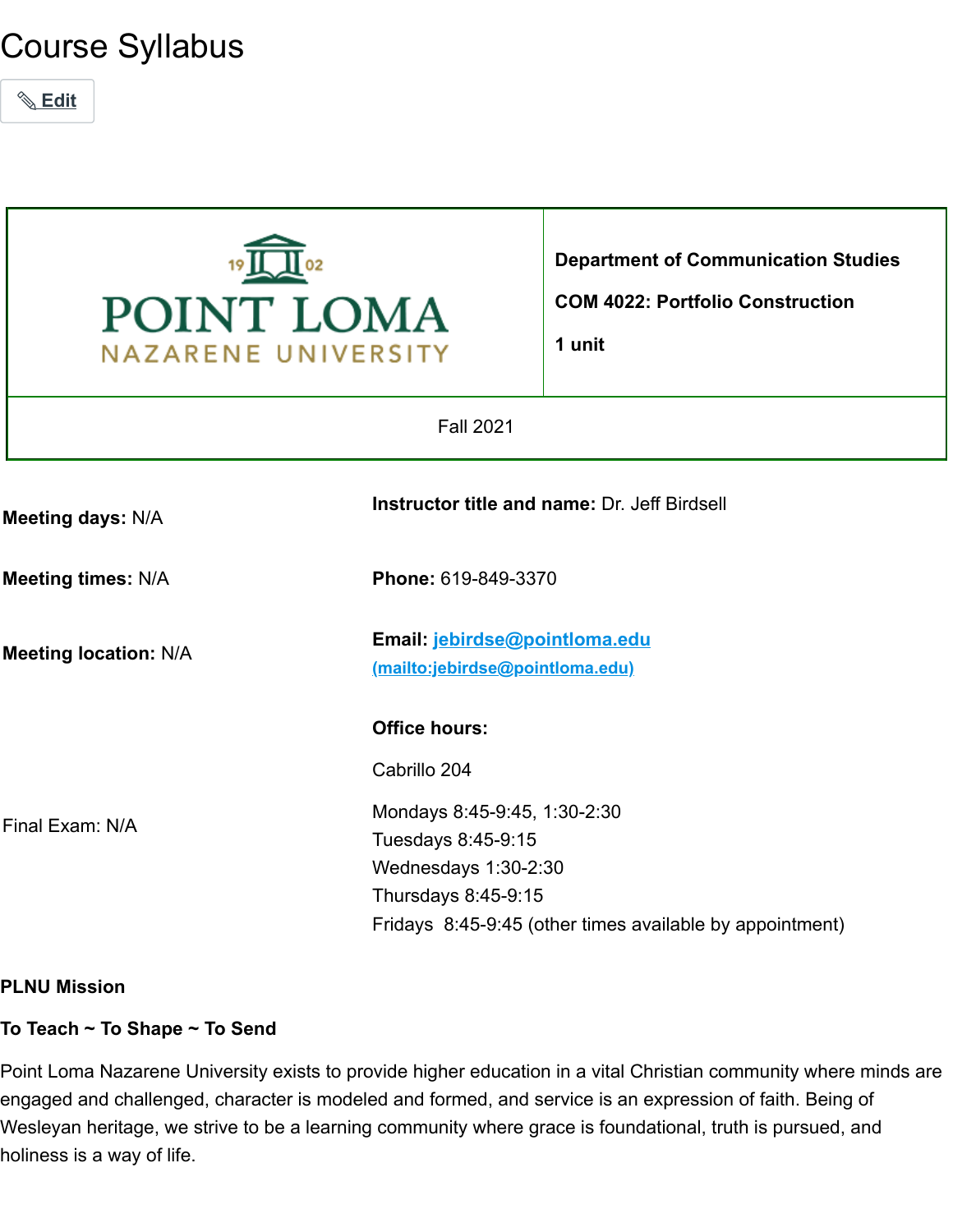#### **COURSE DESCRIPTION**

Completion of a portfolio and supporting documentation for assessment and preparation for employment

## **COURSE LEARNING OUTCOMES**

Successful completion of the course will:

- Improve students' self presentation for prospective employers
- Allow students to construct a coherent narrative of their university, major, and co-curricular experience
- Provide assessment data for program directors

## **PROGRAM LEARNING OUTCOMES**

As a required course for a degree in Communication, this course will contribute to the following PLOs

- Learn basic theory and application or performance skills about and within the discipline of communication.
- Use communication competently in a variety of complex environmental and social contexts.

As a required course for a degree in Managerial and Organizational Communication, this course will contribute to the following PLOs

- Develop a sophisticated understanding of communication as the negotiation of meaning.
- Display communication competence both verbally and nonverbally in interpersonal, small group, organizational, and intercultural contexts.
- Formulate a thesis, organize a complex idea, and support it with appropriate evidence using proper grammar and punctuation.
- Demonstrate an ability to present themselves in a professional manner including resume, interview skills, and presentations.
- Analyze and conduct original communication research (quantitative and qualitative) using scholarly journals, data bases, and collecting and analyzing empirical data.
- Demonstrate an understanding of basic theoretical concepts relative to organizational behavior including scientific management, systems theory, and organizational culture.
- Integrate a Christian perspective of values and ethics in their communication in interpersonal, small group organizational and intercultural contexts.
- Develop an awareness of multiple approaches to leadership and develop a personal leadership philosophy.

# **COURSE CREDIT HOUR INFORMATION**

In the interest of providing sufficient time to accomplish the stated Course Learning Outcomes, this class meets the PLNU credit hour policy for a 1 unit class delivered over 15 weeks. It is anticipated that students will spend a minimum of 37.5 participation hours per credit hour on their coursework. For this course, students will spend an estimated 37.5 total hours (averaging 2.5 hours/week) meeting the course learning outcomes.

#### **ASSESSMENT AND GRADING**

The course will consist of independent work with submissions of your work throughout the semester on Canvas.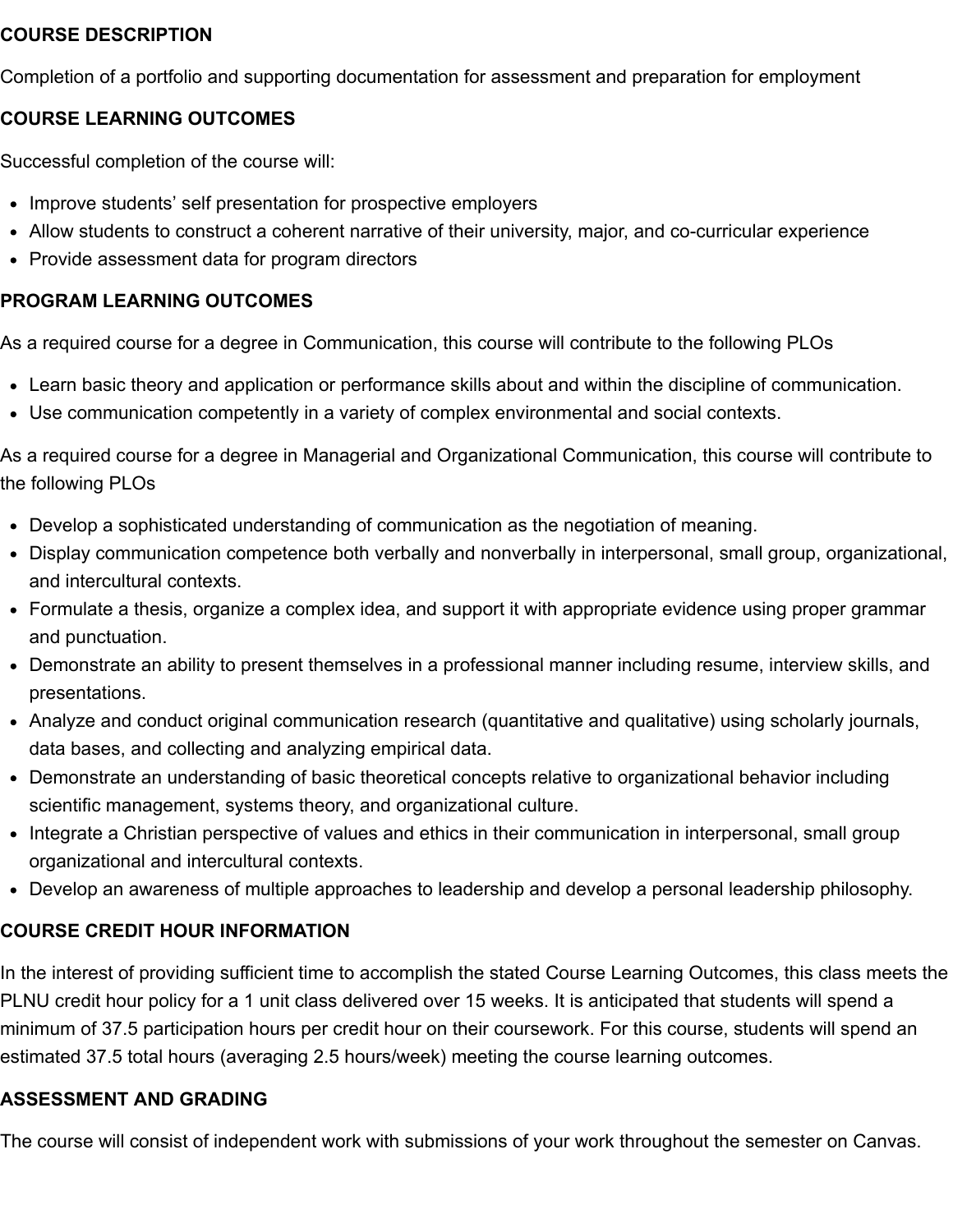All assignments must be completed at a satisfactory level to pass the course. If one's missing, you will not get credit for the course. Any work submitted that is submitted but does not meet the criteria for completion will be marked as "incomplete" and require improvement. The assignment should be resubmitted within a week (7 days) after being notified that it needs to be improved. If the assignment remains unsatisfactory after that week, I will contact you to discuss your interest in remaining enrolled in, and passing, the course.

# **INCOMPLETES AND LATE ASSIGNMENTS**

All assignments are to be submitted by the dates posted in Canvas. Habitual late submissions will result in a conversation about your interest in remaining enrolled in, and passing, the course. The most likely time for your computer/internet connection to crash is minutes before an assignment is due. Please plan ahead.

# **PLNU COPYRIGHT POLICY**

Point Loma Nazarene University, as a non-profit educational institution, is entitled by law to use materials protected by the US Copyright Act for classroom education. Any use of those materials outside the class may violate the law.

## **STATE AUTHORIZATION**

State authorization is a formal determination by a state that Point Loma Nazarene University is approved to conduct activities regulated by that state. In certain states outside California, Point Loma Nazarene University is not authorized to enroll online (distance education) students. If a student moves to another state after admission to the program and/or enrollment in an online course, continuation within the program and/or course will depend on whether Point Loma Nazarene University is authorized to offer distance education courses in that state. It is the student's responsibility to notify the institution of any change in his or her physical location. Refer to the map on **State Authorization [\(https://www.pointloma.edu/offices/office-institutional-effectiveness-research/disclosures\)](https://www.pointloma.edu/offices/office-institutional-effectiveness-research/disclosures)** to view which states allow online (distance education) outside of California.

# **PLNU ACADEMIC HONESTY POLICY**

Students should demonstrate academic honesty by doing original work and by giving appropriate credit to the ideas of others. Academic dishonesty is the act of presenting information, ideas, and/or concepts as one's own when in reality they are the results of another person's creativity and effort. A faculty member who believes a situation involving academic dishonesty has been detected may assign a failing grade for that assignment or examination, or, depending on the seriousness of the offense, for the course. Faculty should follow and students may appeal using the procedure in the university Catalog. See **Academic Policies**

**[\(https://catalog.pointloma.edu/content.php?catoid=41&navoid=2435#Academic\\_Honesty\)](https://catalog.pointloma.edu/content.php?catoid=41&navoid=2435#Academic_Honesty)** for definitions of kinds of academic dishonesty and for further policy information.

# **PLNU ACADEMIC ACCOMMODATIONS POLICY**

PLNU is committed to providing equal opportunity for participation in all its programs, services, and activities. Students with disabilities may request course-related accommodations by contacting the Educational Access Center (EAC), located in the Bond Academic Center (EAC@pointloma.edu or 619-849-2486). Once a student's eligibility for an accommodation has been determined, the EAC will issue an academic accommodation plan ("AP") to all faculty who teach courses in which the student is enrolled each semester.